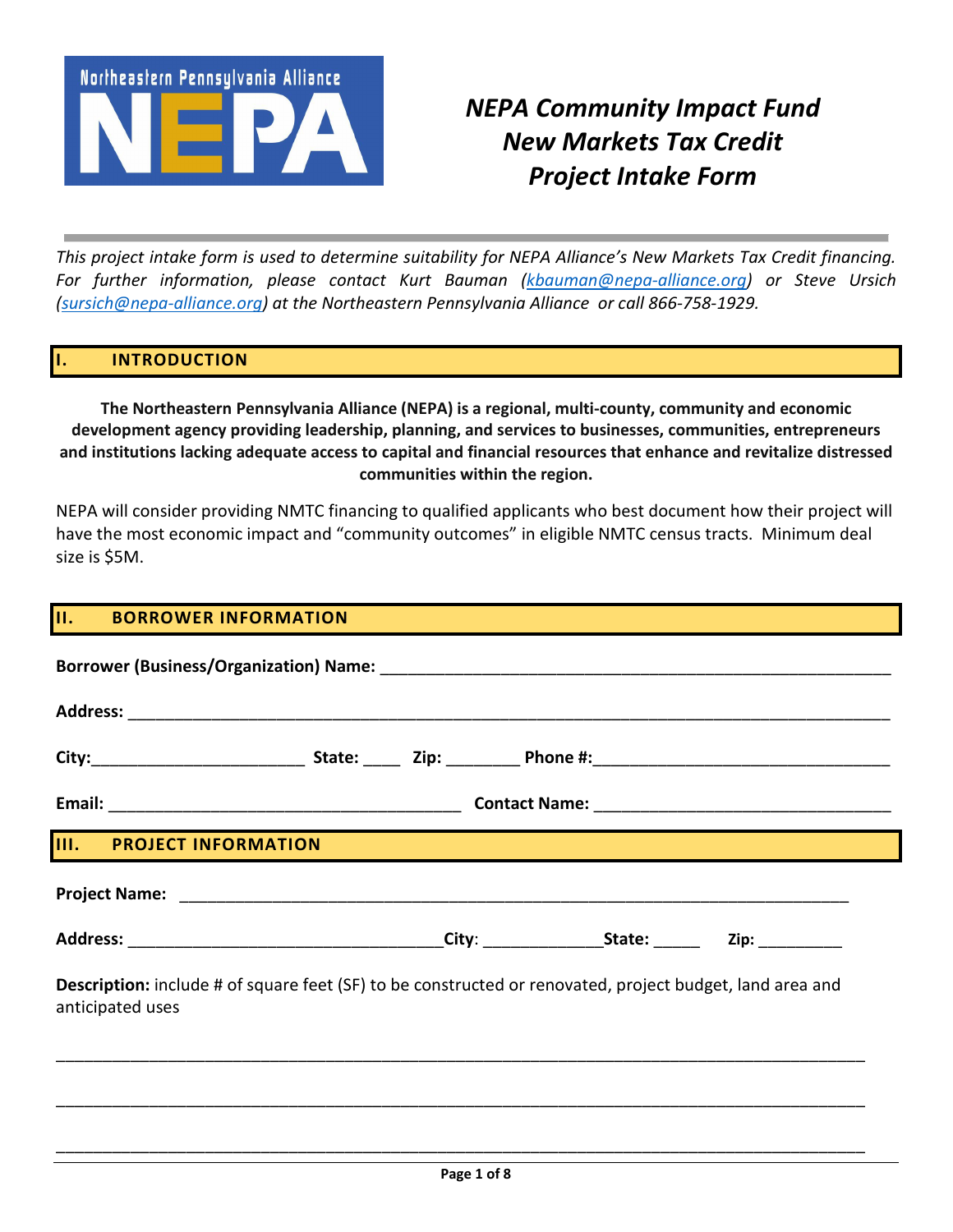Poverty: % | Median Family Income: % | Unemployment: %

Severely Distressed: Y / N | Non-Metro: Y / N

### **Project Readiness:**

All permits secured, shovel ready

Less than 4 months to shovel ready

\_\_\_\_ More than 4 months to shovel ready

Comments:\_\_\_\_\_\_\_\_\_\_\_\_\_\_\_\_\_\_\_\_\_\_\_\_\_\_\_\_\_\_\_\_\_\_\_\_\_\_\_\_\_\_\_\_\_\_\_\_\_\_\_\_\_\_\_\_\_\_\_\_\_\_\_\_\_\_\_\_\_\_\_\_\_

## **Capital Stack:**

**\_\_\_\_\_** All other sources of capital committed

\_\_\_\_ In need of \$\_\_\_\_\_\_\_\_\_\_\_\_\_\_ of additional debt or equity

In need of  $\oint$  of additional NMTC allocation

Comments:\_\_\_\_\_\_\_\_\_\_\_\_\_\_\_\_\_\_\_\_\_\_\_\_\_\_\_\_\_\_\_\_\_\_\_\_\_\_\_\_\_\_\_\_\_\_\_\_\_\_\_\_\_\_\_\_\_\_\_\_\_\_\_\_\_\_\_\_\_\_\_\_\_

Funding Forecast:

| <b>Funding Source</b>         | Amount      | Date Application | Date of Award | <b>Status</b>     |
|-------------------------------|-------------|------------------|---------------|-------------------|
|                               | applied for | Submitted        | Announcement  |                   |
| RACP/LSA/USDA/EDA             |             |                  |               | Pending/Committed |
| PA Historic Preser. Tax Cred. |             |                  |               |                   |
| Other                         |             |                  |               |                   |
|                               |             |                  |               |                   |

#### **Construction (check all that apply):**

 $\lceil$  ] New Construction - # of SF:

[ ] Renovation - # of SF: \_\_\_\_\_\_\_\_\_\_\_

[ ] Other - \_\_\_\_\_\_\_\_\_\_\_\_\_\_\_\_\_\_\_\_\_\_\_\_\_\_\_\_\_\_ - # of SF: \_\_\_\_\_\_\_\_\_\_

# **Use(s):**

| [ ] Office | [ ] Educational                                 | Medical |
|------------|-------------------------------------------------|---------|
| [ ] Retail | Manufacture/Industrial     Non-profit     Other |         |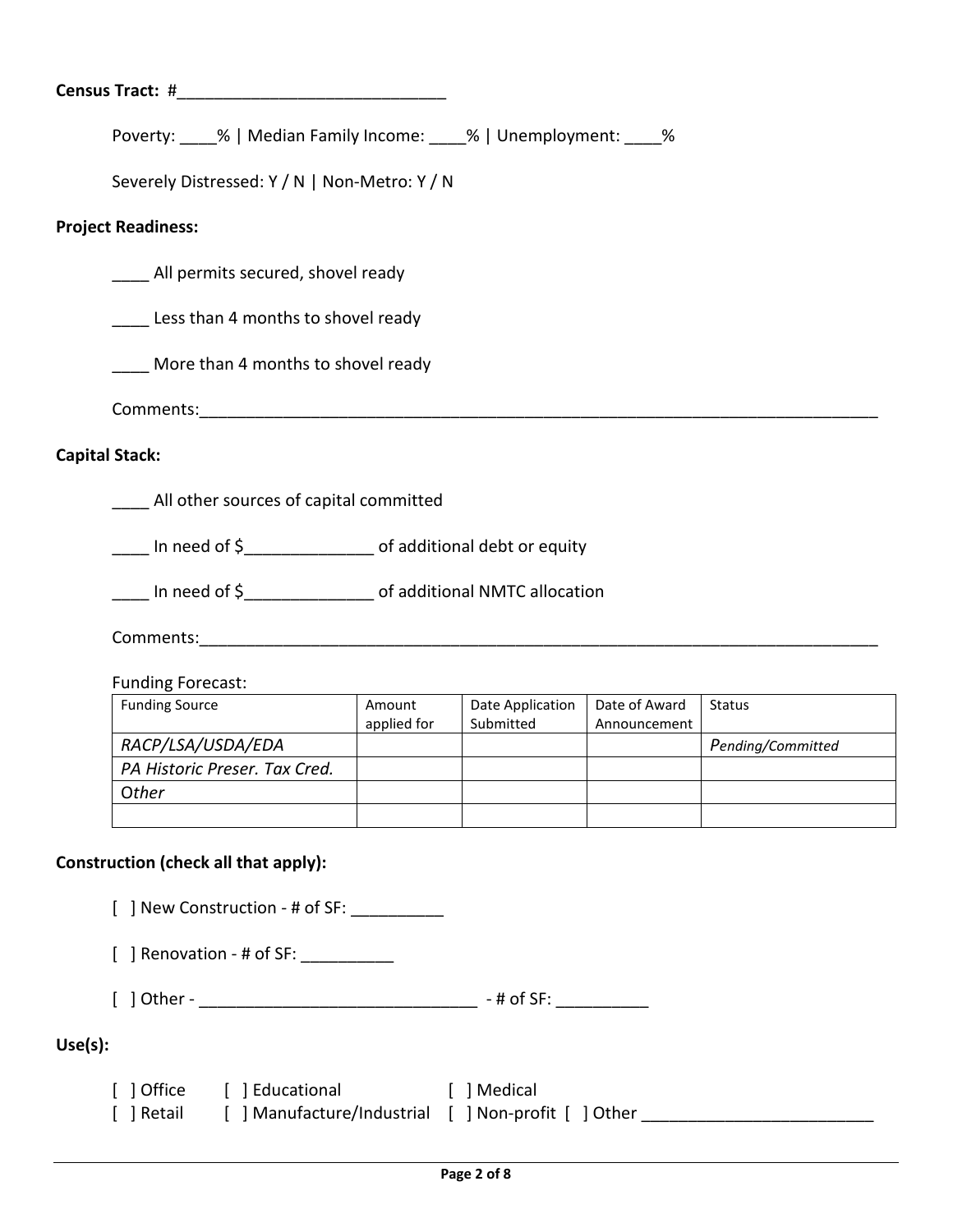List anticipated users / tenants and current status (e.g. signed LOI or lease, interested, etc.):

\_\_\_\_\_\_\_\_\_\_\_\_\_\_\_\_\_\_\_\_\_\_\_\_\_\_\_\_\_\_\_\_\_\_\_\_\_\_\_\_\_\_\_\_\_\_\_\_\_\_\_\_\_\_\_\_\_\_\_\_\_\_\_\_\_\_\_\_\_\_\_\_\_\_\_\_\_\_\_\_\_\_

\_\_\_\_\_\_\_\_\_\_\_\_\_\_\_\_\_\_\_\_\_\_\_\_\_\_\_\_\_\_\_\_\_\_\_\_\_\_\_\_\_\_\_\_\_\_\_\_\_\_\_\_\_\_\_\_\_\_\_\_\_\_\_\_\_\_\_\_\_\_\_\_\_\_\_\_\_\_\_\_\_\_

\_\_\_\_\_\_\_\_\_\_\_\_\_\_\_\_\_\_\_\_\_\_\_\_\_\_\_\_\_\_\_\_\_\_\_\_\_\_\_\_\_\_\_\_\_\_\_\_\_\_\_\_\_\_\_\_\_\_\_\_\_\_\_\_\_\_\_\_\_\_\_\_\_\_\_\_\_\_\_\_\_\_

*\_\_\_\_\_\_\_\_\_\_\_\_\_\_\_\_\_\_ \_\_\_\_\_\_\_\_\_\_\_\_\_\_\_\_\_\_\_ \_\_\_\_\_\_\_\_\_\_\_\_\_\_\_\_\_\_\_*

**Project Schedule:** Co*nstruction start date? Earliest Financing Date Latest* Financing Date

# **IV. FINANCING INFORMATION**

**Amount of NMTC requested:** \$\_\_\_\_\_\_\_\_\_\_\_\_\_\_\_\_\_\_\_\_\_

**Sources and Uses of Funds (use template or paste or attach):**

| <b>NMTC Sources &amp; Uses of Funds Template</b> |   |    |
|--------------------------------------------------|---|----|
| <b>Sources</b>                                   | % | \$ |
| Debt                                             |   |    |
| Sponsor equity                                   |   |    |
| Other source 1                                   |   |    |
| Other source 2                                   |   |    |
| <b>NMTC Equity</b>                               |   |    |
| <b>Total sources</b>                             |   |    |
| <b>Uses</b>                                      |   |    |
| Project budget                                   |   |    |
| Working capital                                  |   |    |
| Other use 1                                      |   |    |
| Other use 2                                      |   |    |
| Legal & accounting - NMTC                        |   |    |
| NMTC fees - CDE & Placement                      |   |    |
| <b>Total Uses</b>                                |   |    |

## **Primary Need for NMTC Financing (check all that apply):**

[ ] Fill a capital gap in the development budget

[ ] Reduce debt service in the operating pro forma to meet bank underwriting requirements

[ ] Reduce loan to value to meet bank underwriting requirements

[ ] Higher than typical construction costs (e.g. special use building, environmental remediation, hazard mitigation)

Other: \_\_\_\_\_\_\_\_\_\_\_\_\_\_\_\_\_\_\_\_\_\_\_\_\_\_\_\_\_\_\_\_\_\_\_\_\_\_\_\_\_\_\_\_\_\_\_\_\_\_\_\_\_\_\_\_\_\_\_\_\_\_\_\_\_\_\_\_\_\_\_\_

\_\_\_\_\_\_\_\_\_\_\_\_\_\_\_\_\_\_\_\_\_\_\_\_\_\_\_\_\_\_\_\_\_\_\_\_\_\_\_\_\_\_\_\_\_\_\_\_\_\_\_\_\_\_\_\_\_\_\_\_\_\_\_\_\_\_\_\_\_\_\_\_\_\_\_\_\_\_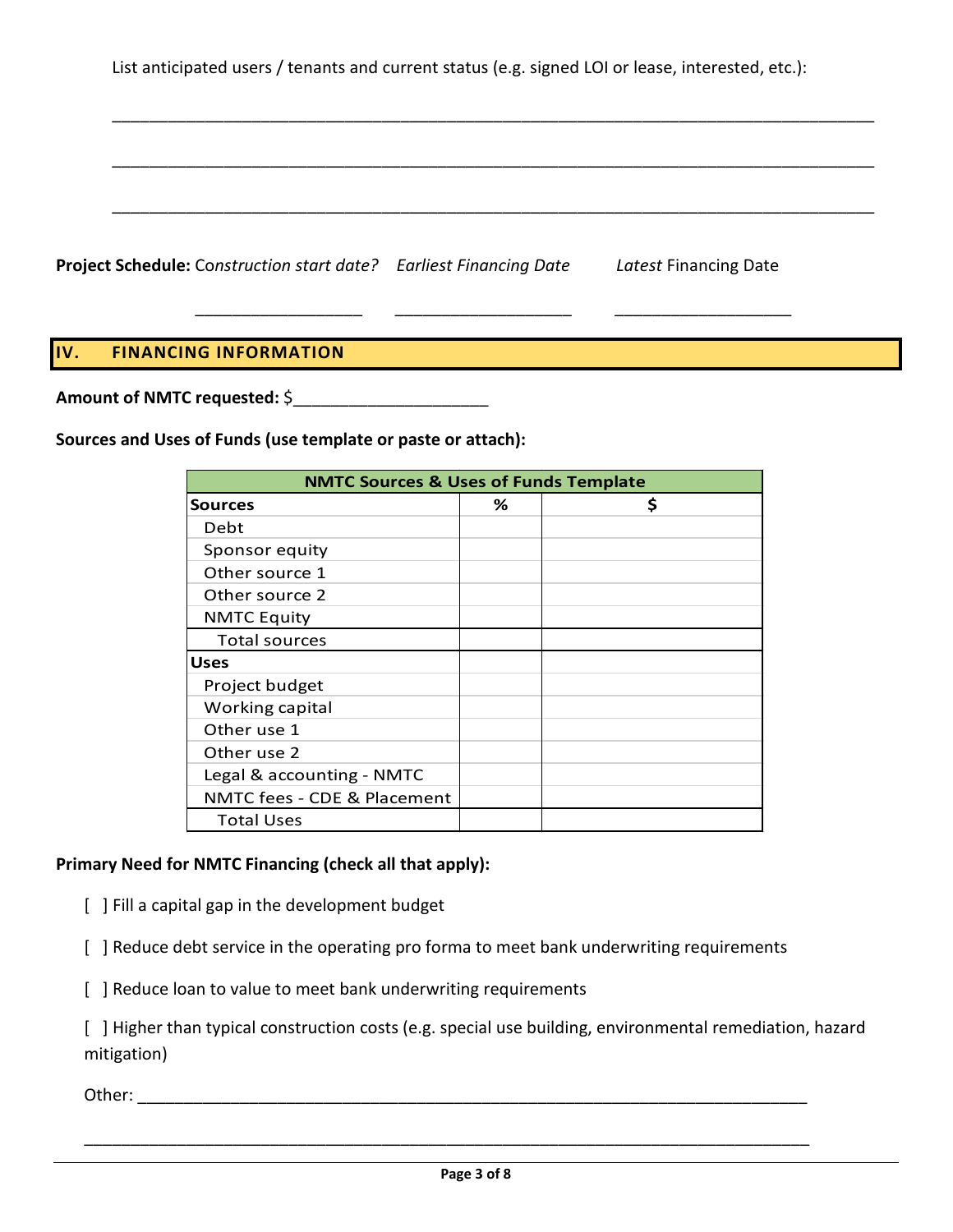## **Questions:**

| 1) Describe the need for NMTC financing, desired terms, and what happens to the project if NMTC |
|-------------------------------------------------------------------------------------------------|
| financing is not received:                                                                      |

| 2) Describe other non-conventional funding sources, and any concessions or subsidies being provided by |  |
|--------------------------------------------------------------------------------------------------------|--|
| governmental or private sources to help make the project feasible:                                     |  |

\_\_\_\_\_\_\_\_\_\_\_\_\_\_\_\_\_\_\_\_\_\_\_\_\_\_\_\_\_\_\_\_\_\_\_\_\_\_\_\_\_\_\_\_\_\_\_\_\_\_\_\_\_\_\_\_\_\_\_\_\_\_\_\_\_\_\_\_\_\_\_\_\_\_\_\_\_\_

\_\_\_\_\_\_\_\_\_\_\_\_\_\_\_\_\_\_\_\_\_\_\_\_\_\_\_\_\_\_\_\_\_\_\_\_\_\_\_\_\_\_\_\_\_\_\_\_\_\_\_\_\_\_\_\_\_\_\_\_\_\_\_\_\_\_\_\_\_\_\_\_\_\_\_\_\_\_

\_\_\_\_\_\_\_\_\_\_\_\_\_\_\_\_\_\_\_\_\_\_\_\_\_\_\_\_\_\_\_\_\_\_\_\_\_\_\_\_\_\_\_\_\_\_\_\_\_\_\_\_\_\_\_\_\_\_\_\_\_\_\_\_\_\_\_\_\_\_\_\_\_\_\_\_\_\_

\_\_\_\_\_\_\_\_\_\_\_\_\_\_\_\_\_\_\_\_\_\_\_\_\_\_\_\_\_\_\_\_\_\_\_\_\_\_\_\_\_\_\_\_\_\_\_\_\_\_\_\_\_\_\_\_\_\_\_\_\_\_\_\_\_\_\_\_\_\_\_\_\_\_\_\_\_\_

\_\_\_\_\_\_\_\_\_\_\_\_\_\_\_\_\_\_\_\_\_\_\_\_\_\_\_\_\_\_\_\_\_\_\_\_\_\_\_\_\_\_\_\_\_\_\_\_\_\_\_\_\_\_\_\_\_\_\_\_\_\_\_\_\_\_\_\_\_\_\_\_\_\_\_\_\_\_

\_\_\_\_\_\_\_\_\_\_\_\_\_\_\_\_\_\_\_\_\_\_\_\_\_\_\_\_\_\_\_\_\_\_\_\_\_\_\_\_\_\_\_\_\_\_\_\_\_\_\_\_\_\_\_\_\_\_\_\_\_\_\_\_\_\_\_\_\_\_\_\_\_\_\_\_\_\_

3) If applicable, will the project offer Flexible Lease Terms to tenants that reflects the subsidy being provided by NMTCs?

\_\_\_\_\_\_\_\_\_\_\_\_\_\_\_\_\_\_\_\_\_\_\_\_\_\_\_\_\_\_\_\_\_\_\_\_\_\_\_\_\_\_\_\_\_\_\_\_\_\_\_\_\_\_\_\_\_\_\_\_\_\_\_\_\_\_\_\_\_\_\_\_\_\_\_\_\_\_

\_\_\_\_\_\_\_\_\_\_\_\_\_\_\_\_\_\_\_\_\_\_\_\_\_\_\_\_\_\_\_\_\_\_\_\_\_\_\_\_\_\_\_\_\_\_\_\_\_\_\_\_\_\_\_\_\_\_\_\_\_\_\_\_\_\_\_\_\_\_\_\_\_\_\_\_\_\_

\_\_\_\_\_\_\_\_\_\_\_\_\_\_\_\_\_\_\_\_\_\_\_\_\_\_\_\_\_\_\_\_\_\_\_\_\_\_\_\_\_\_\_\_\_\_\_\_\_\_\_\_\_\_\_\_\_\_\_\_\_\_\_\_\_\_\_\_\_\_\_\_\_\_\_\_\_\_

# **V. COMMUNITY OUTCOMES/IMPACT**

## **Job Creation:**

| <b>Category</b>                                 | <b>Full-Time</b> | <b>Part-Time</b> |
|-------------------------------------------------|------------------|------------------|
| # of permanent FTE jobs created:                |                  |                  |
| # of permanent FTE jobs retained:               |                  |                  |
| # of temporary (construction) FTEs              |                  |                  |
| % or # of jobs accessible to low income persons |                  |                  |
| % or # of jobs that include benefits            |                  |                  |
| % or # of jobs above minimum wage               |                  |                  |
| % or # of jobs paying a Living Wage             |                  |                  |

Describe the methodology by which job estimates were calculated:

\_\_\_\_\_\_\_\_\_\_\_\_\_\_\_\_\_\_\_\_\_\_\_\_\_\_\_\_\_\_\_\_\_\_\_\_\_\_\_\_\_\_\_\_\_\_\_\_\_\_\_\_\_\_\_\_\_\_\_\_\_\_\_\_\_\_\_\_\_\_\_\_\_\_\_\_\_\_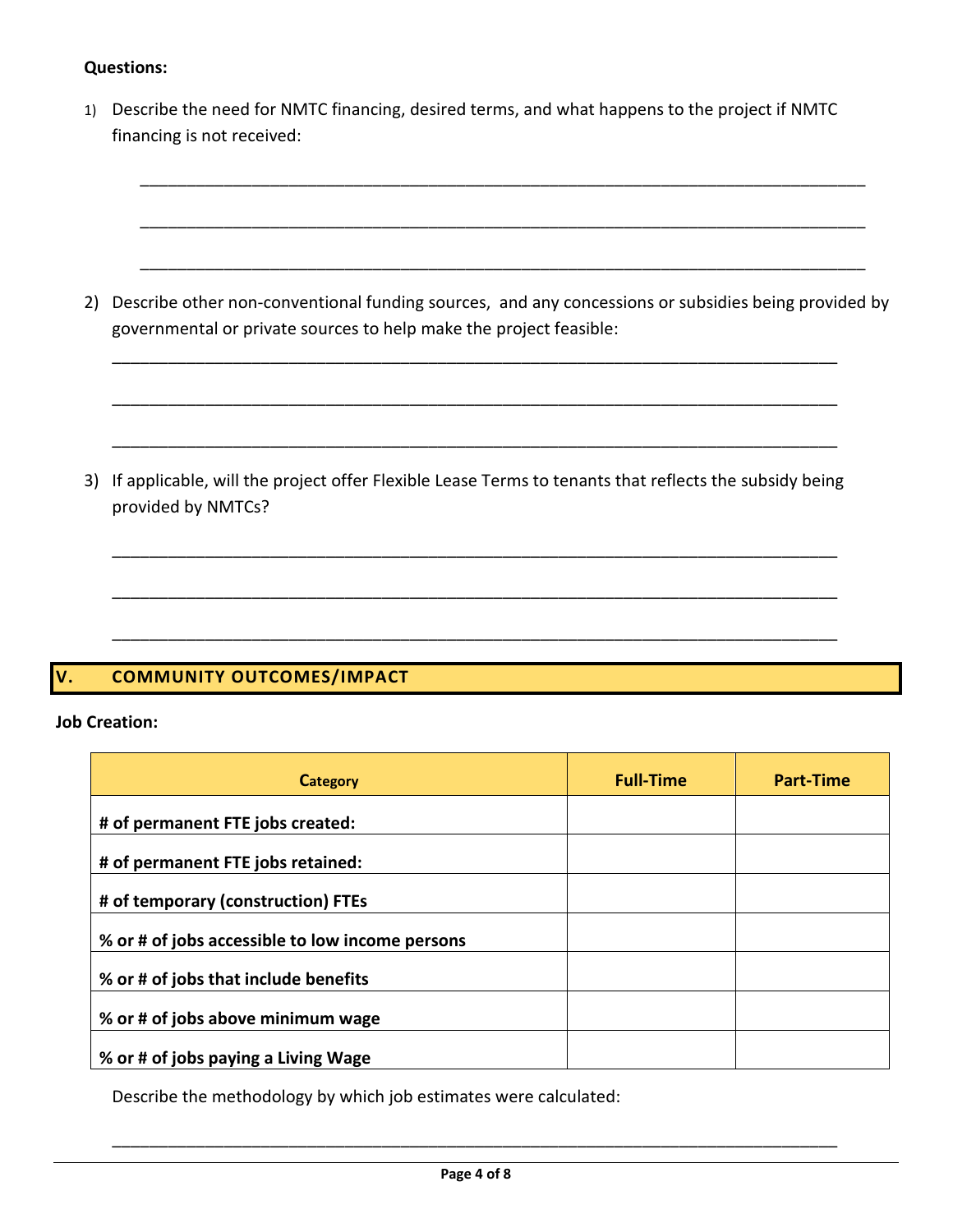| [ ] Paid Sick Leave<br>[ ] Paid Holidays                                                                                                                                                                                            | [ ] Paid Vacation Time |
|-------------------------------------------------------------------------------------------------------------------------------------------------------------------------------------------------------------------------------------|------------------------|
| [ ] Retirement Benefits [ ] ESOP / Bonuses                                                                                                                                                                                          |                        |
| <b>Employer paid job training offered:</b><br>[ ] Entry level, on the job training<br>[ ] Management training/advancement programs (e.g. promotion from within)<br>[ ] Assistance with securing certifications or other credentials |                        |
|                                                                                                                                                                                                                                     |                        |
|                                                                                                                                                                                                                                     |                        |
|                                                                                                                                                                                                                                     |                        |
|                                                                                                                                                                                                                                     |                        |
| Describe:                                                                                                                                                                                                                           |                        |
|                                                                                                                                                                                                                                     |                        |

\_\_\_\_\_\_\_\_\_\_\_\_\_\_\_\_\_\_\_\_\_\_\_\_\_\_\_\_\_\_\_\_\_\_\_\_\_\_\_\_\_\_\_\_\_\_\_\_\_\_\_\_\_\_\_\_\_\_\_\_\_\_\_\_\_\_\_\_\_\_\_\_\_\_\_\_\_\_

#### **First Source Hiring:**

Will residents of the surrounding low-income community be given first notice and/or other preferences to make jobs as accessible as possible? If so, please describe:

\_\_\_\_\_\_\_\_\_\_\_\_\_\_\_\_\_\_\_\_\_\_\_\_\_\_\_\_\_\_\_\_\_\_\_\_\_\_\_\_\_\_\_\_\_\_\_\_\_\_\_\_\_\_\_\_\_\_\_\_\_\_\_\_\_\_\_\_\_\_\_\_\_\_\_\_\_\_

\_\_\_\_\_\_\_\_\_\_\_\_\_\_\_\_\_\_\_\_\_\_\_\_\_\_\_\_\_\_\_\_\_\_\_\_\_\_\_\_\_\_\_\_\_\_\_\_\_\_\_\_\_\_\_\_\_\_\_\_\_\_\_\_\_\_\_\_\_\_\_\_\_\_\_\_\_\_

\_\_\_\_\_\_\_\_\_\_\_\_\_\_\_\_\_\_\_\_\_\_\_\_\_\_\_\_\_\_\_\_\_\_\_\_\_\_\_\_\_\_\_\_\_\_\_\_\_\_\_\_\_\_\_\_\_\_\_\_\_\_\_\_\_\_\_\_\_\_\_\_\_\_\_\_\_\_

#### **Services:**

1) Will the project provide Community Goods and Services (e.g. education, health, cultural, social)? If so, please describe:

\_\_\_\_\_\_\_\_\_\_\_\_\_\_\_\_\_\_\_\_\_\_\_\_\_\_\_\_\_\_\_\_\_\_\_\_\_\_\_\_\_\_\_\_\_\_\_\_\_\_\_\_\_\_\_\_\_\_\_\_\_\_\_\_\_\_\_\_\_\_\_\_\_\_\_\_\_\_

\_\_\_\_\_\_\_\_\_\_\_\_\_\_\_\_\_\_\_\_\_\_\_\_\_\_\_\_\_\_\_\_\_\_\_\_\_\_\_\_\_\_\_\_\_\_\_\_\_\_\_\_\_\_\_\_\_\_\_\_\_\_\_\_\_\_\_\_\_\_\_\_\_\_\_\_\_\_

\_\_\_\_\_\_\_\_\_\_\_\_\_\_\_\_\_\_\_\_\_\_\_\_\_\_\_\_\_\_\_\_\_\_\_\_\_\_\_\_\_\_\_\_\_\_\_\_\_\_\_\_\_\_\_\_\_\_\_\_\_\_\_\_\_\_\_\_\_\_\_\_\_\_\_\_\_\_

2) Will the project provide Commercial Goods and Services (e.g. grocery, dining, entertainment, products)? If so, please describe: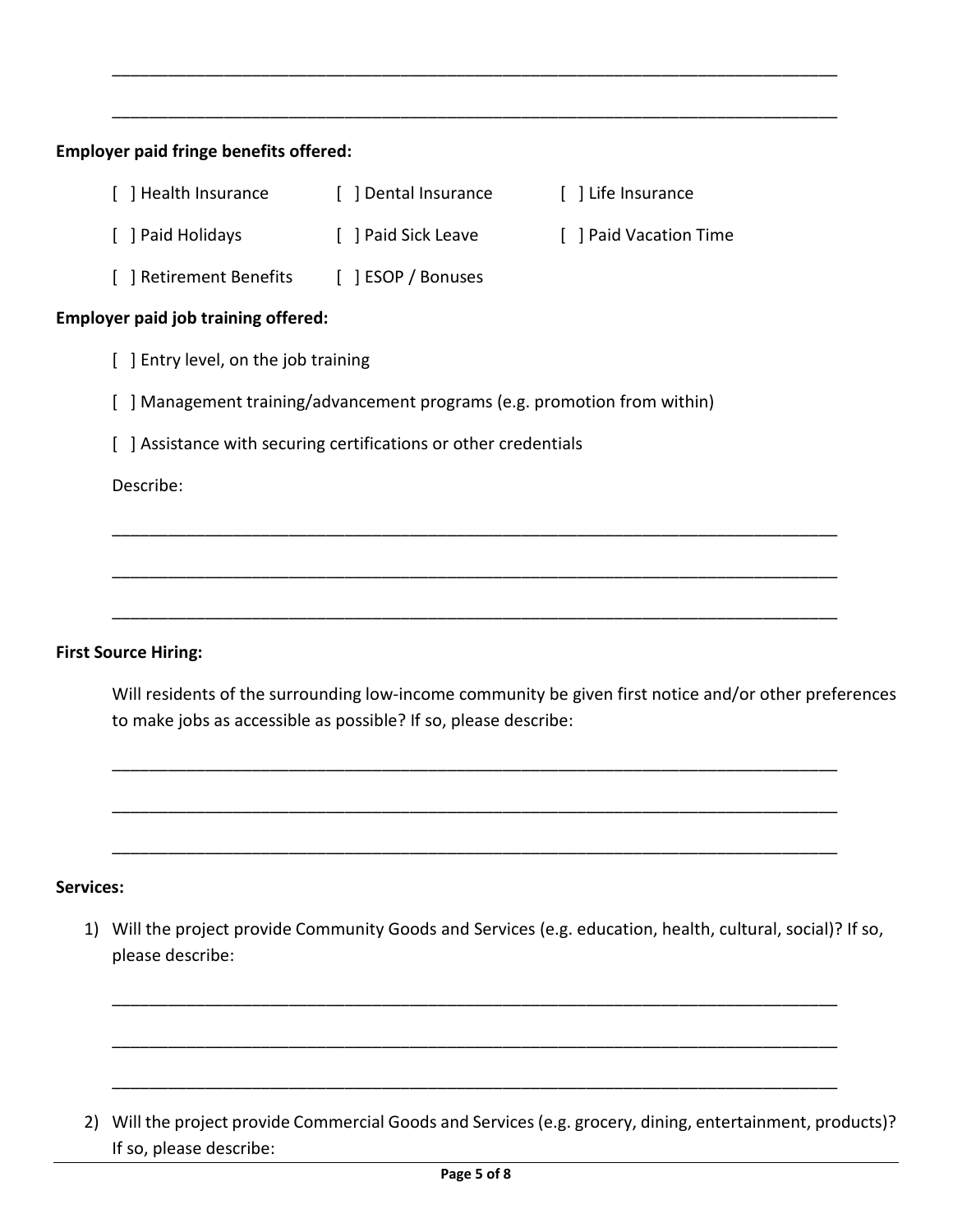3) Will the project provide healthy foods such as fresh produce to the community? If so, please describe:

4) Will the project provide minority and woman - owned businesses with set-asides or other opportunities to participate? If so, please describe:

5) Will the project provide housing units, and if so what % will qualify as Affordable to low income persons? If so, please describe:

6) Will the project provide environmental benefits? If so, please describe:

7) Describe any other community benefits (economic, social and environmental) not listed above:

#### **Community Support**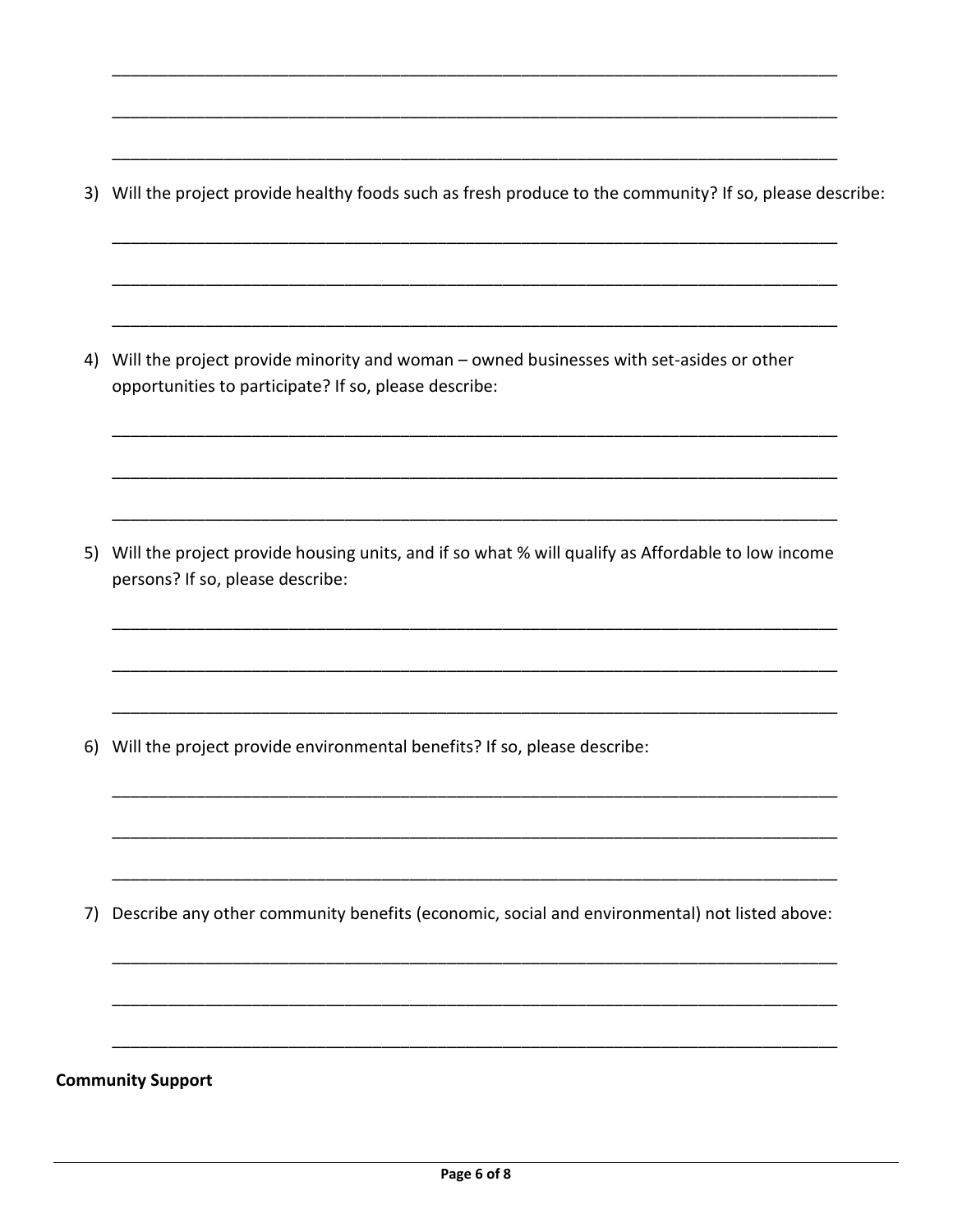1) Is the project aligned with any formal neighborhood or government redevelopment plans or districts? If so, please describe:

2) Does the project have local community and government support? If so, please describe:

3) Is the project likely to be a catalyst for additional investment by others in the community? If so, please describe:

#### **Sponsor & Development Team**

1) Describe the credit and experience of the project sponsor:

2) Describe the credit and experience of the project operator/tenant if different from the sponsor:

3) Is the project likely to have a significant positive impact on the borrower? If so, please describe:

- 4) Attach the following:
	- a. Financial forecasts including detailed revenue, expenses and debt service coverage